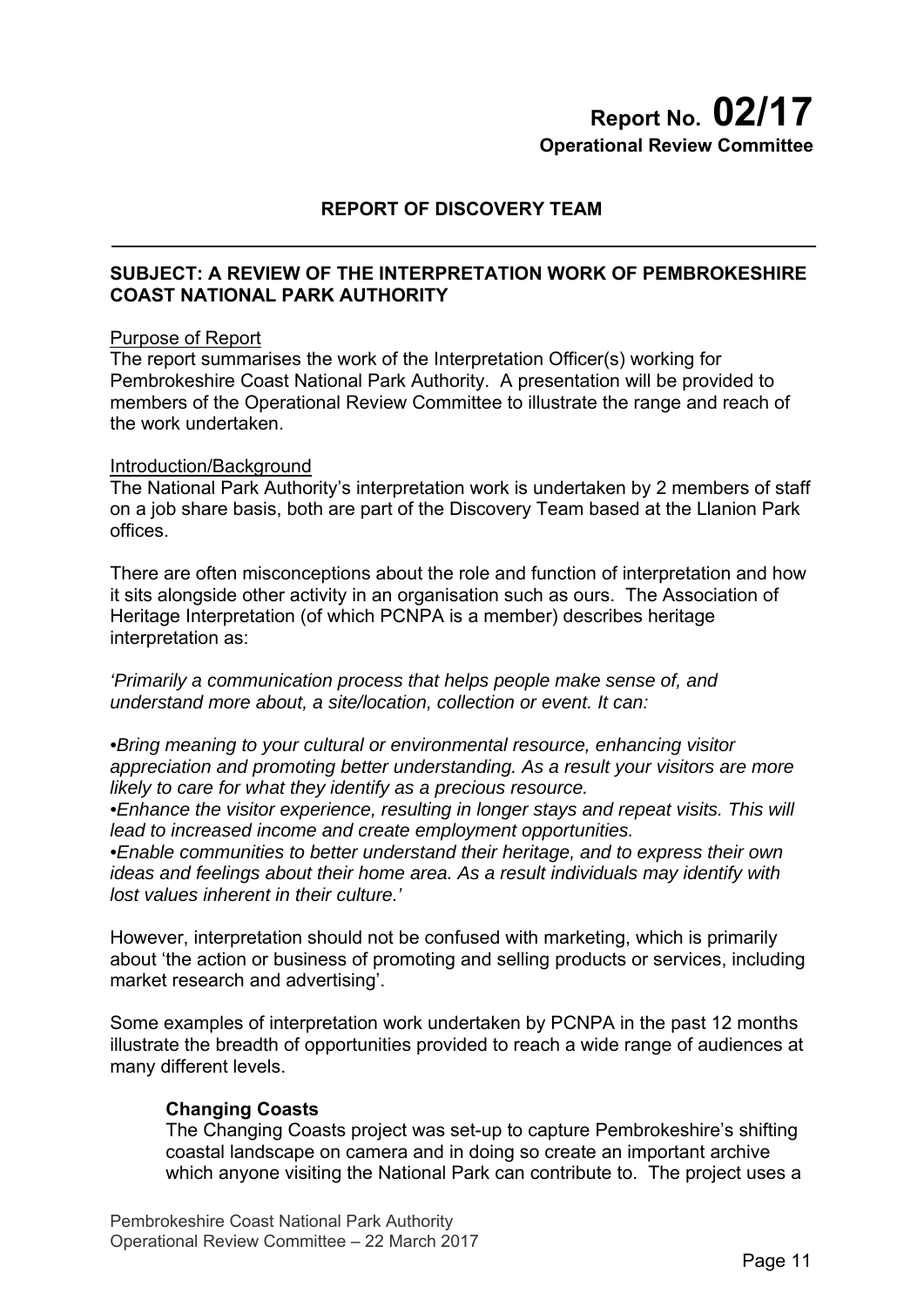network of posts at specific locations along the Pembrokeshire Coast Path at which passers-by are encouraged to stop, get out their camera/mobile phone to capture coastal change by taking images in different seasons, at different times of the day, at high and low tide.'' There are now 14 posts at locations along the coast path including Abereiddy, Newgale and Porthgain. To date over 400 photographic contributions have been made. At the end of the project, the pictures will be used to produce a time-lapse film for circulating on social media. http://www.pembrokeshirecoast.org.uk/?PID=756. The project was recently filmed for ITV's Coast and Country programme.

## **Community Art Project at Carew Mill**

With funding for the project from the Little Green Grant fund, local artist Helen Astley worked with children from Sageston school to create a mural telling the story of 'From Seed to Plate' designed with the children and completed over a period of 6 months ending in June 2016

## **Carew Mill Interactives and water wheel film projection**

A project to enhance interpretation at Carew Mill included the commissioning of a film of a working water wheel projected onto a wall in the Mill to add to the atmosphere and 'storytelling' at this location. The project also included commissioning and installation of three interactive displays in the Mill: quern, water power and pulley power.

## **Community panel at Boggy Lane, Hook**

Work with the Hook History Society to produce an interpretation panel telling the story of coal and limestone in the area.

## **Storytelling training for NP staff**

Two sessions of training were delivered at Carew Castle and Castell Henllys by a professional story teller for the staff at these locations, and others in the NP, providing them with an opportunity to increase their skills set and deliver a wider range of activity. One result being that two staff members have recently been filmed telling stories for the Year of Legends project mentioned below.

## **Year of Legends**

With funding provided through Visit Wales a series of short films has been produced re-telling local legends and featuring locations within the National Park. Staff from both Carew Castle and Castell Henllys feature in the films. In addition, a collection of audio files of local 'Pembrokeshire stories' has been produced. These pieces of work will be shared in various formats/locations throughout 2017, the Year of Legends.

## **Castell Henllys Barefoot Trail**

With funding from a various sources the Castell Henllys Barefoot Trail was an interpretive project which sought to bring a new dimension to the visitor experience at the site. Making use of an underused and under promoted area of the site and providing a feature attractive to families coming to Castell Henllys the project achieved at least two 'interpretive goals', introducing visitors to the streamside environment at Castell Henllys and providing a 'sensory experience', through the barefoot trail. Skills for Action trainees were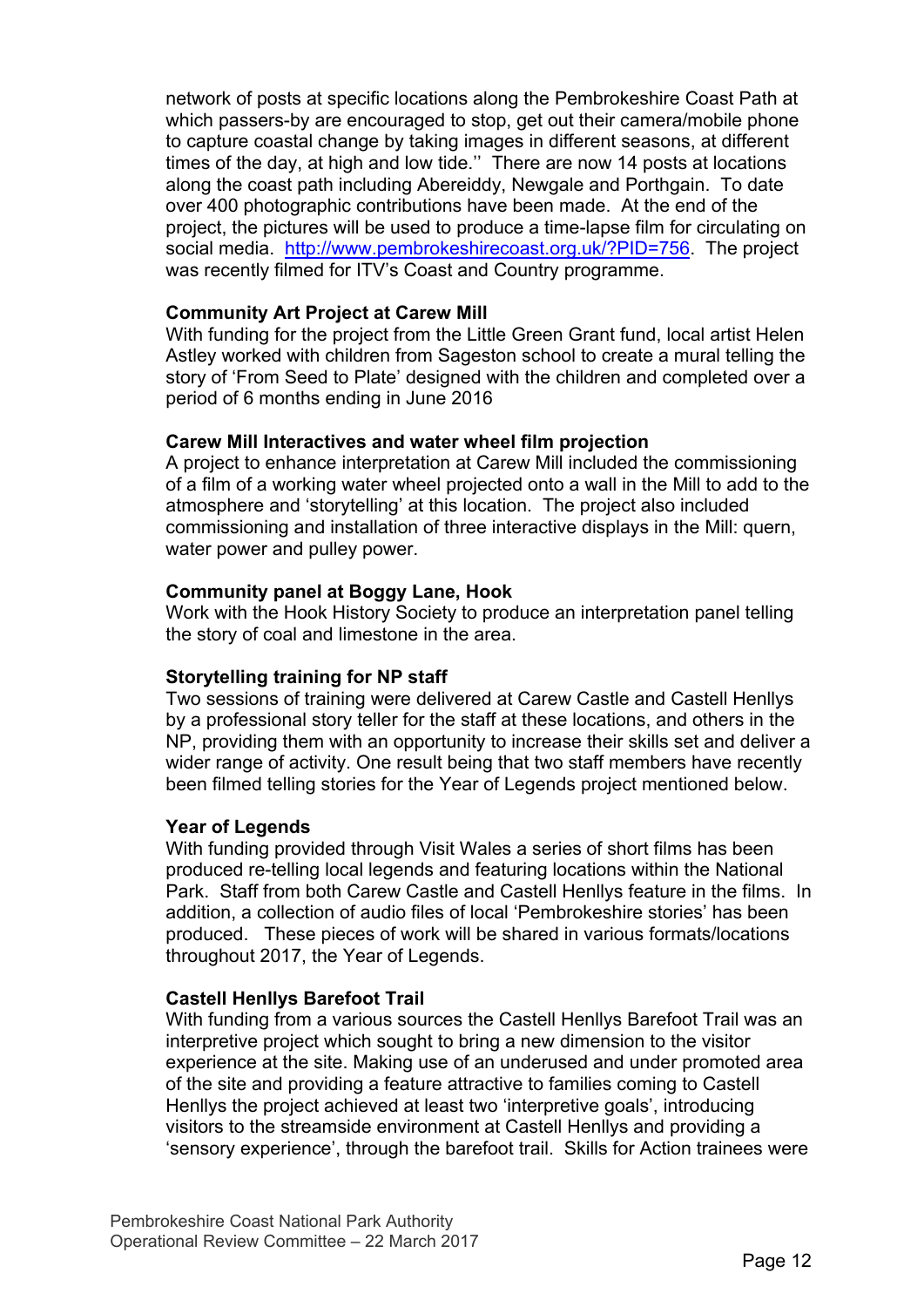involved in building the trail designed by the National Park Authority's Interpretation Officer.

### **Interpretation Plan for Haverfordwest Library**

The Interpretation Officer produced an interpretation plan for the new library in Haverfordwest to included National Park messages and images dispersed throughout the library rather than concentrated in the TIC area. The plan was well received and looks set to be incorporated into the final design for the library.

#### **Comparisons**

Locally, there are few other organisations with a heritage interpretation officer capacity. Organisations such as PLANED, who as part of their work manage community based projects tend to outsource interpretation work as and when required. Similarly the National Trust have more centralised functions for delivering their heritage interpretation requirements. Interpretation services are offered by numerous consultancies based in Wales or England and these have been used in recent years by PCNPA where the requirement has exceeded the capacity of our interpretation officers. A recent example of this was the Origins project delivered at Castell Henllys.

Across the wider National Park family many Authorities maintain 'in-house' interpretation functions, usually based alongside education or communications teams.

#### **Options**

The existing interpretation role is delivered as a job share (approximately 4 days week), the post was reduced from a full-time equivalent job share in 2016 to accommodate the needs of the existing job share partners.

The level of internal and externally funded interpretation work has continued to grow over recent years. In particular the demand for interpretive skills to be applied to larger projects has meant that the NPA Interpretation Officer(s) has had the opportunity to contribute to a range of initiatives including plans to re-locate Haverfordwest Library and the Constable exhibition at Oriel y Parc.

The interpretation services provided by the NPA are valued and have an important role in ensuring that the Authority continues to engage with a range of audiences visiting (and living in) the National Park. A diminished role in this area may result in a reduction in both quality and reach with regard to National Park interpretation. Outsourcing our interpretative work is a consideration, but may be less effective in terms of ensuring the ongoing process of development and innovation continues. Such is the range and scope of activity that it is likely to delivered most effectively when there is at least some responsibility 'in-house' for this work within the Authority.

#### Financial considerations

Budgets available to deliver internal interpretation work are limited (less than £2.5k in the allocated cost centre), however externally funded work – including small scale community projects, ensures that the interpretative output continues to grow. There are opportunities to tap in to significant funding streams in order to continue to deliver high quality interpretation in the National Park. The planned Interreg (European